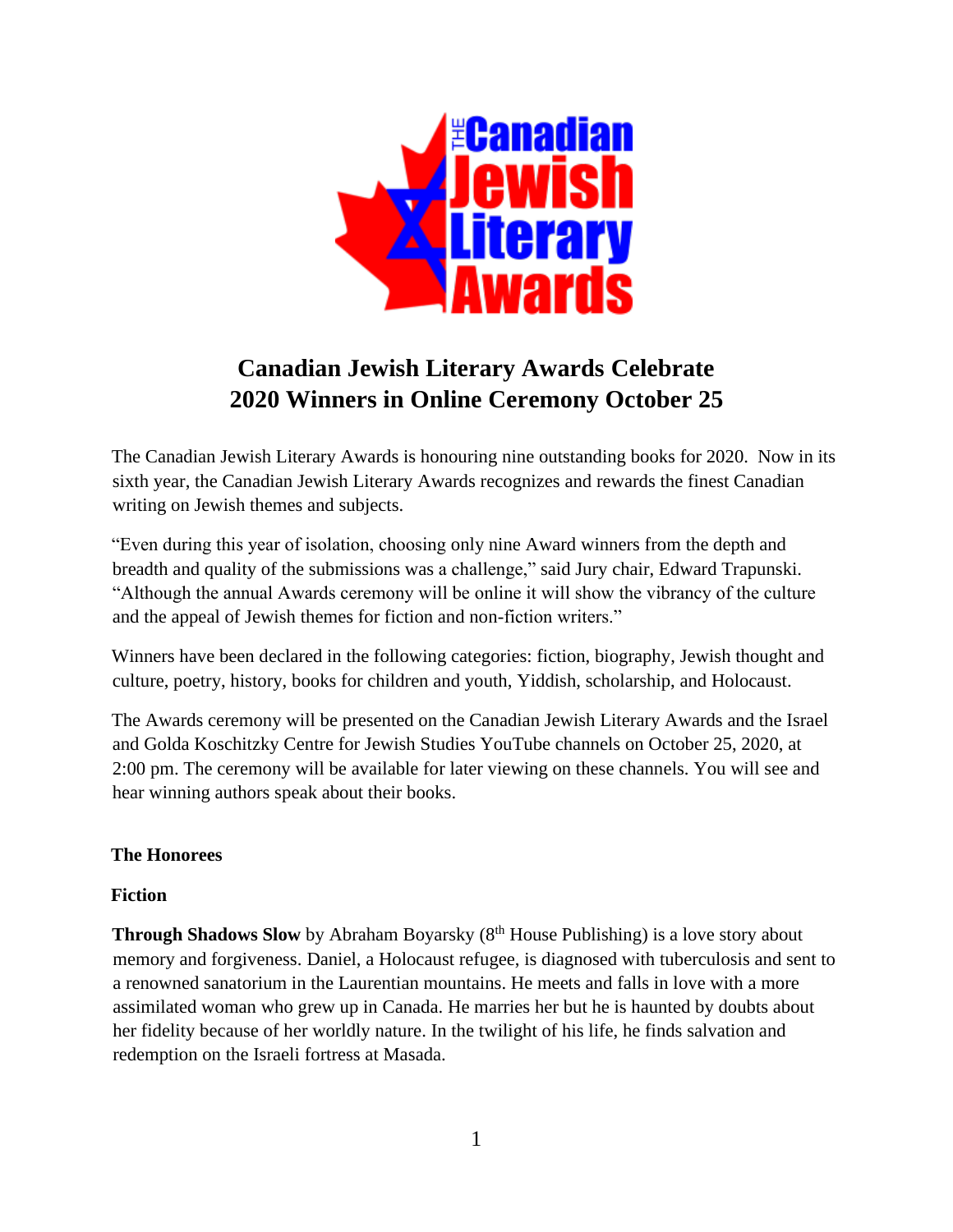# **Biography**

**Mahler's Forgotten Conductor: Heinz Unger and His Search for Jewish Meaning, 1895– 1965** by Hernan Tesler-Mabé. (University of Toronto Press). The Berlin-born orchestral conductor Heinz Unger devoted his life to the music of Gustav Mahler. In 1948, Unger settled in Canada and was celebrated for his Mahler interpretations with the Toronto Symphony Orchestra, the Promenade Symphony Orchestra and, most significantly, the CBC Symphony Orchestra. The book explores the way a German Jewish musician understood and expressed his dual identity by way of his allegiance to music and how Jewish cultural values from Europe manifested themselves in Canada.

# **Jewish Thought and Culture**

**Waste Not: A Jewish Environmental Ethic** by Tanhum Yoreh (SUNY Press). The Jewish prohibition against wastefulness and destruction is an ecological ethical principle by contemporary Jewish environmentalists. Waste Not is an intellectual history of this concept, offering a detailed and studious analysis of the Jewish prohibition against wastefulness and destruction (*bal tashḥit*), blending close readings from traditional texts, beginning with the Bible, and moving through rabbinic, medieval, and contemporary Jewish environmentalist commentaries. Tanhum Yoreh, Assistant Professor in the School of Environment at the University of Toronto, draws on the study of religion, ethics, and ecological thinking for a timely meditation on a subject deserving the world's attention. The connection between contemporary environmental thought and Jewish principles creates a foundation for an environmental ethic for today.

# **Poetry**

**Swoon** by Elana Wolff (Guernica Editions). This collection of poems explores a variety of subjects but returns again and again to our longing for transcendence. Informed by Jewish texts and contexts, with a sure-handed control of language and image, the poems are passionate but mature, precise and curious, willing to risk everything for a chance to slip behind the curtain of the familiar to get a glimpse at the divine. The poems in *Swoon* are philosophical considerations, meditations on the sacred and profane with a subtle understanding of one's own connection to the world. It is a subtle, sensual book of observances pleasing to the ear.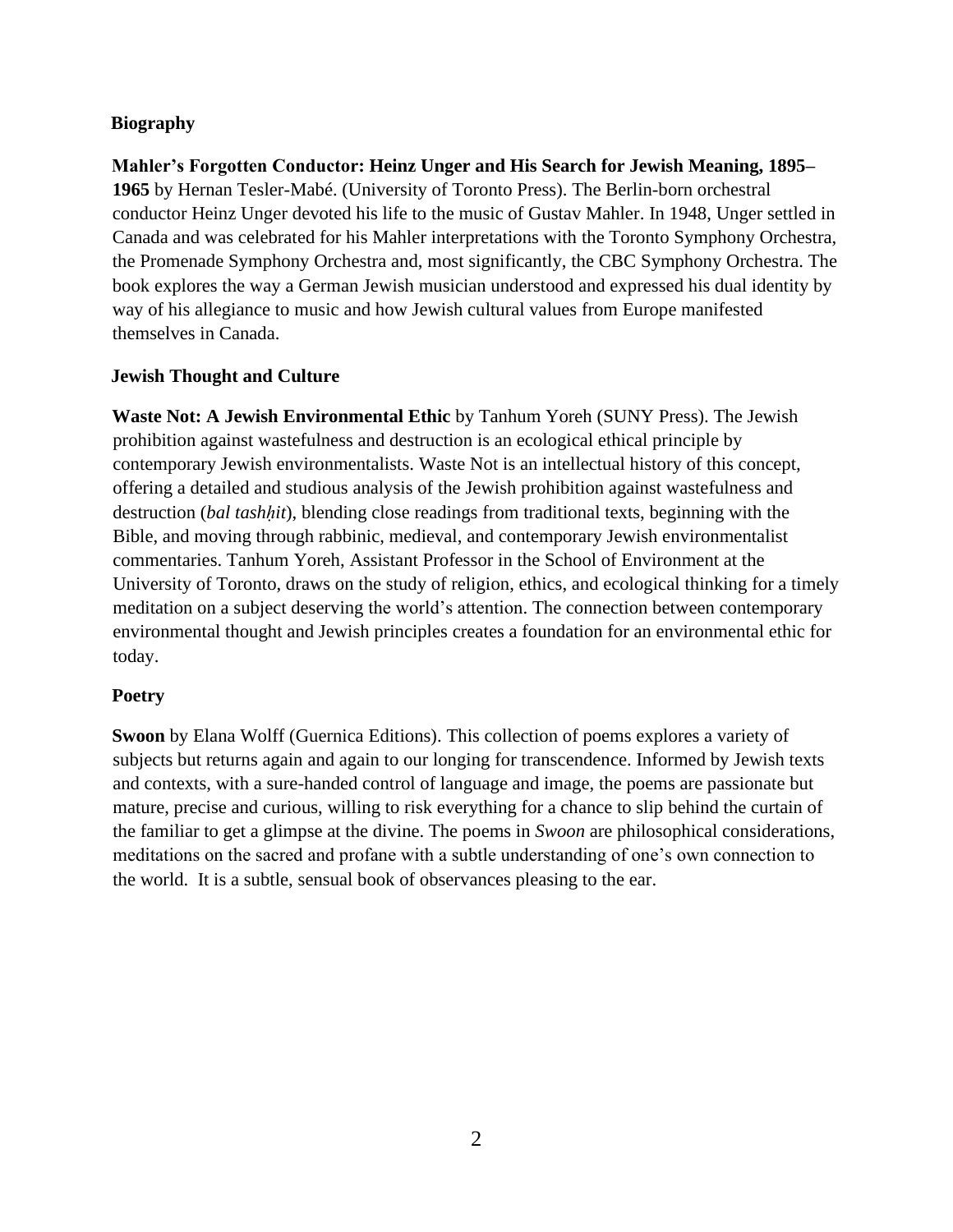#### **History**

**Theodor Herzl: The Charismatic Leader** by Derek Penslar (Yale University Press). This work by an eminent Canadian-American historian masterfully blends a richly textured biography about the father of Zionism with an insightful analysis of the ways that Herzl fits into and struggled with both European social and intellectual currents and the Jewish publics with whom he was both connected and disconnected. Prof. Penslar has written an accessible, deeply thoughtful, carefully crafted, and thoroughly enjoyable book about one of the giants of modern Jewish history.

#### **Children and Youth**

**A Boy is Not a Bird** by Edeet Ravel (Groundwood Books) is a fictionalized story based on what the author's fifth grade teacher, Mr. Halpern, used to tell her class about his childhood in Soviet occupied Zastavna, Romania. The compelling story recounts the events that marked the life of 11-year-old Natt Silver, his family, friends and neighbours, just before and during their deportation to Siberia in 1941. Natt is a sweet kid who just wants to belong and yet he must endure the horror of living under the influence of Stalin and Hitler. While the book is recommended for readers age 9+, it is a memoir a reader of any age could enjoy.

#### **Yiddish**

**How Yiddish Changed America and How America Changed Yiddish**, edited by Ilan Stavans and Josh Lambert **(**Restless Books), considers the complex encounter between Yiddish and America through several different lenses. Essays, memoirs, songs, letters, poems, recipes, cartoons, and interviews represent a diverse selection of perspectives on Yiddish language and culture. The book features work by Isaac Bashevis Singer, Cynthia Ozick, Chaim Grade, Art Spiegelman, and many other lesser known cultural figures. It places them in a dynamic conversation around the interaction between Yiddish and American. The anthology also refreshingly expands the definition of "America" to include voices from Mexico, Cuba, Argentina, Colombia, and Canada, reflecting the unbounded history of modern Yiddish. Josh Lambert's roots are in Canada. Arriving at a moment when Yiddish has entered a new phase in its long history, this book celebrates the complicated, tense, and delightful ways languages and cultures transform one another.

# **Scholarship**

**Athens and Jerusalem: God, Humans, and Nature by** David Novak (University of Toronto Press). This book by a distinguished professor of religion and philosophy at the University of Toronto examines the intersection of Greek philosophy and Jewish theology. The subject has long been controversial because of the conflict between monotheism on one side and pluralism on he other. But the Greek philosophers and the Jewish Talmudists were contemporaneous if not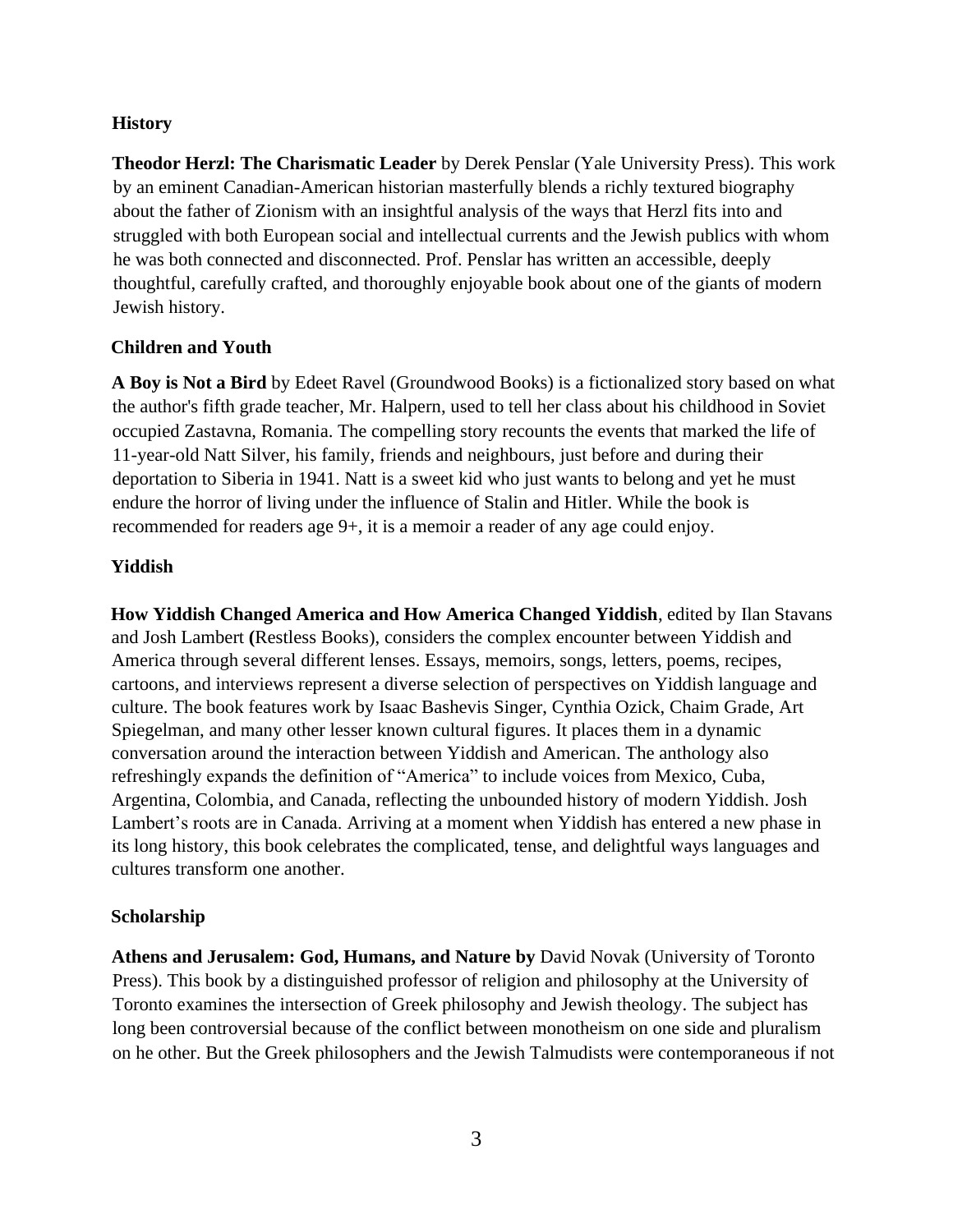contemporary and *Athens and Jerusalem* addresses how the influences must have spread through the region. As a theologian, ethicist, and Conservative rabbi, David Novak is well equipped to expound on the subject. He has written 16 books and hundreds of articles about how Jewish theology and Greek philosophy engage and he could have distilled existing knowledge. But academics and scholars will find that *Athens and Jerusalem* presents fresh ideas and insights.

#### **Holocaust**

**Le Temps des orphelins** by Laurent Sagalovitsch (Buchet/Chastel) A young American rabbi, Daniel Shapiro, joins the Allied forces in April 1945 to liberate Europe. In Germany, he is one of the first to enter the Buchenwald concentration camp and experience the horror there. His descent into hell would have been without return if he had not met the gaze of a five-year-old child who is waiting for someone to help him find his parents. The novel, in French, by Vancouver-based author, Laurent Sagalovitsch, depicts with poignancy the atrocity of the camps and the disbelief of those who were the first to discover them. The child with oversized eyes who, without a word, convinces Daniel that life is stronger than horror. Towards the end of his life, Holocaust chronicler Elie Wiesel said: "From now on, art and literature will be the true way to express the Holocaust." This moving novel based on fact offers a meaningful path to understanding the Holocaust.

**Le Temps des orphelins** de Laurent Sagalovitsch (Buchet/Chastel). Daniel Shapiro, jeune rabbin américain, s'est engagé dans les forces alliées pour participer à la libération de l'Europe. En Allemagne, un des premiers à pénétrer dans le camp de Buchenwald, il découvre et éprouve l'horreur cauchemardesque qui s'étale à ses yeux. Sa descente aux enfers eût été sans retour si ce n'est la rencontre du regard fixe et perdu qu'un enfant de cinq ans qui attend celui ou celle qui l'aidera à retrouver ses parents. Ce roman en français de Laurent Sagalovitsch, auteur qui vit à Vancouver, peint, dans un style simple, mais poignant, l'atrocité des camps et l'incrédulité de premiers libérateurs qui confrontèrent l'horreur absolue. Pourtant l'enfant aux grands yeux tristes convint Daniel, sans prononcer un mot, que la vie reste la plus forte. Elie Wiesel déclarait à la fin de sa vie : "Désormais, l'art et la littérature seront les vrais porte-parole de la Shoah", en conséquence, la CJLA a jugé qu'il était temps d'accueillir cette forme d'appréhension de la Shoah.